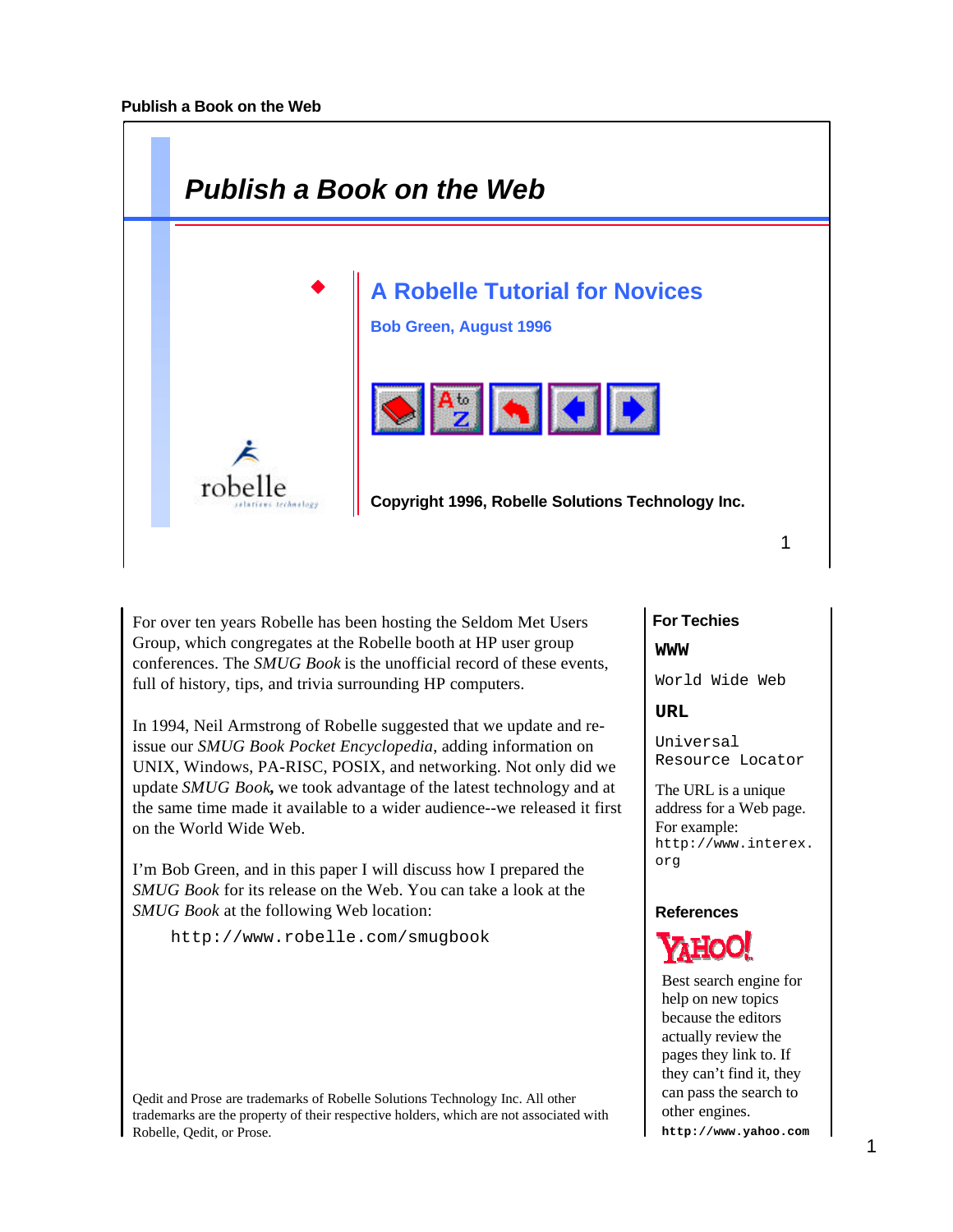

The World Wide Web version of our *SMUG Book* was converted from the Prose text formatter to raw HTML format using Robelle's Qedit, then fine-tuned and linked into pages using HTML Writer by Kris Nosack and checked for errors with Weblint. The graphics were manipulated mainly with Graphic Work Shop**,** with pixels edited by IconWorks and MS Paintbrush. The WinHelp file was generated using HTMHelp. I'll talk more about these tools later.

The result of using all these tools was a quick reference "book" that can be accessed in a number of ways: as a pocket encyclopedia as shown above, as a traditional book with a table of chapters as shown below, or at random by following the many links among and beyond the pages.



## **For Techies**

#### **HTML**

HyperText Markup Language

#### **Hard-coded pages:**

The default page name in any web directory such as /smugbook is welcome.html. If that is not found, the browser looks for index.html.

#### **References**

# O'REILL

O'Reilly publishes the best books on UNIX and the Internet topics. Several are referenced in in this paper.

**http://www.ora.com**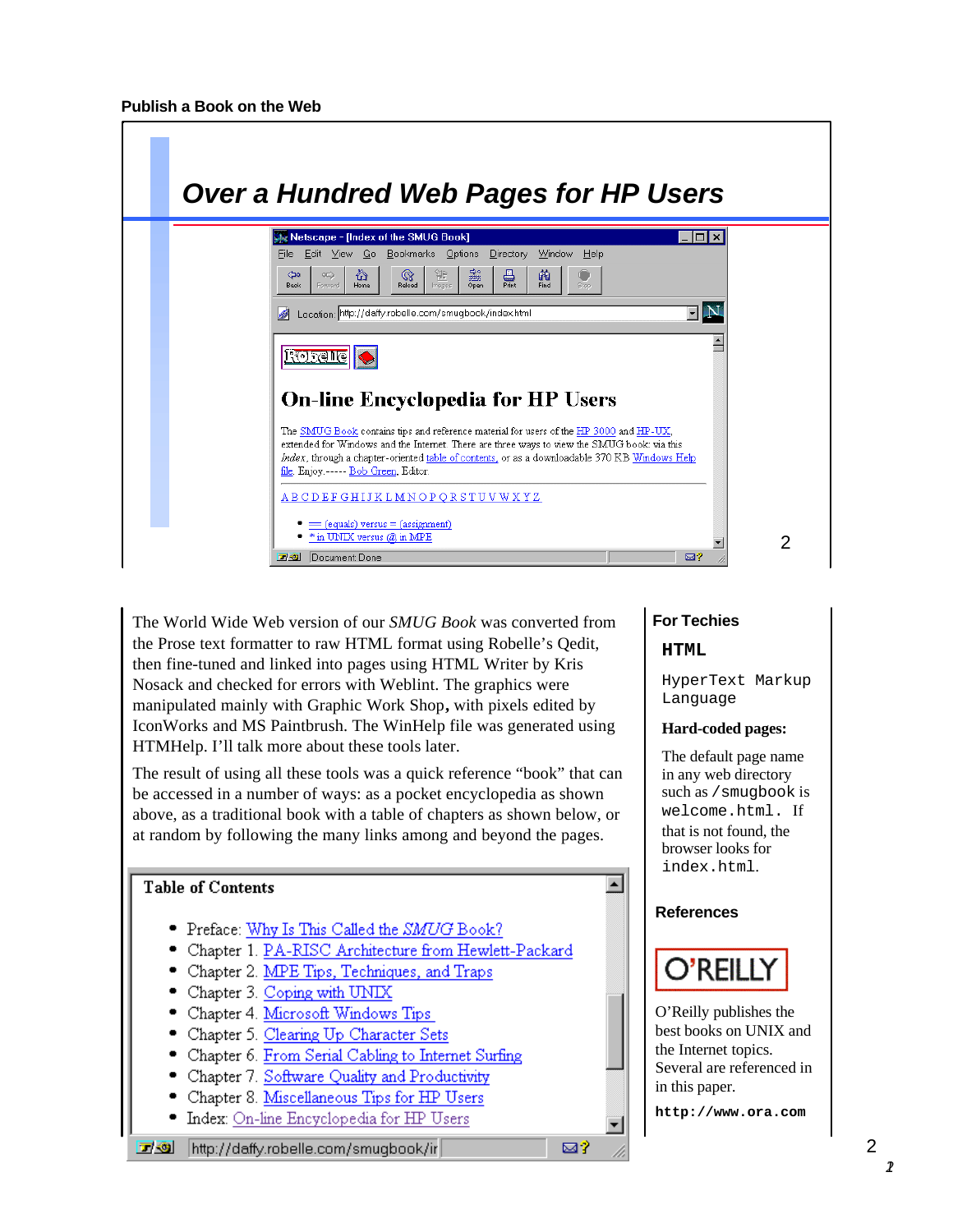

At Robelle, we have found that O'Reilly publishes excellent books on Internet and UNIX topics. For this reason, their books are mentioned in this paper whenever a topic warrants it. We even have an O'Reilly page:

http://www.robelle.com/o-reilly.html

Other useful resources are listed under the "References" section on the bottom right-hand corner of these workbook pages.

There are many things to consider in Web publishing, things such page design, making pages compatible with all browsers, and optimizing document size for good performance with slow modems. "Publish a Book on the Web" aims to be a practical primer on how to put your work on the Web, based on my trials and tribulations while I prepared the *SMUG Book* for Web release.

I assume you know a few basic things about the World Wide Web (WWW). For an excellent introduction to the Web, to browsers and to servers, go to David Greer's paper "Client/Server, the Internet and WWW":

http://www.robelle.com/www-paper/overview.html

# **For Techies HTTP**

HyperText Transfer Protocol

#### **References**

Come to us for HP 3000 and HP-UX information, including tutorials and WinHelp files you can download:

**http://www.robelle.com**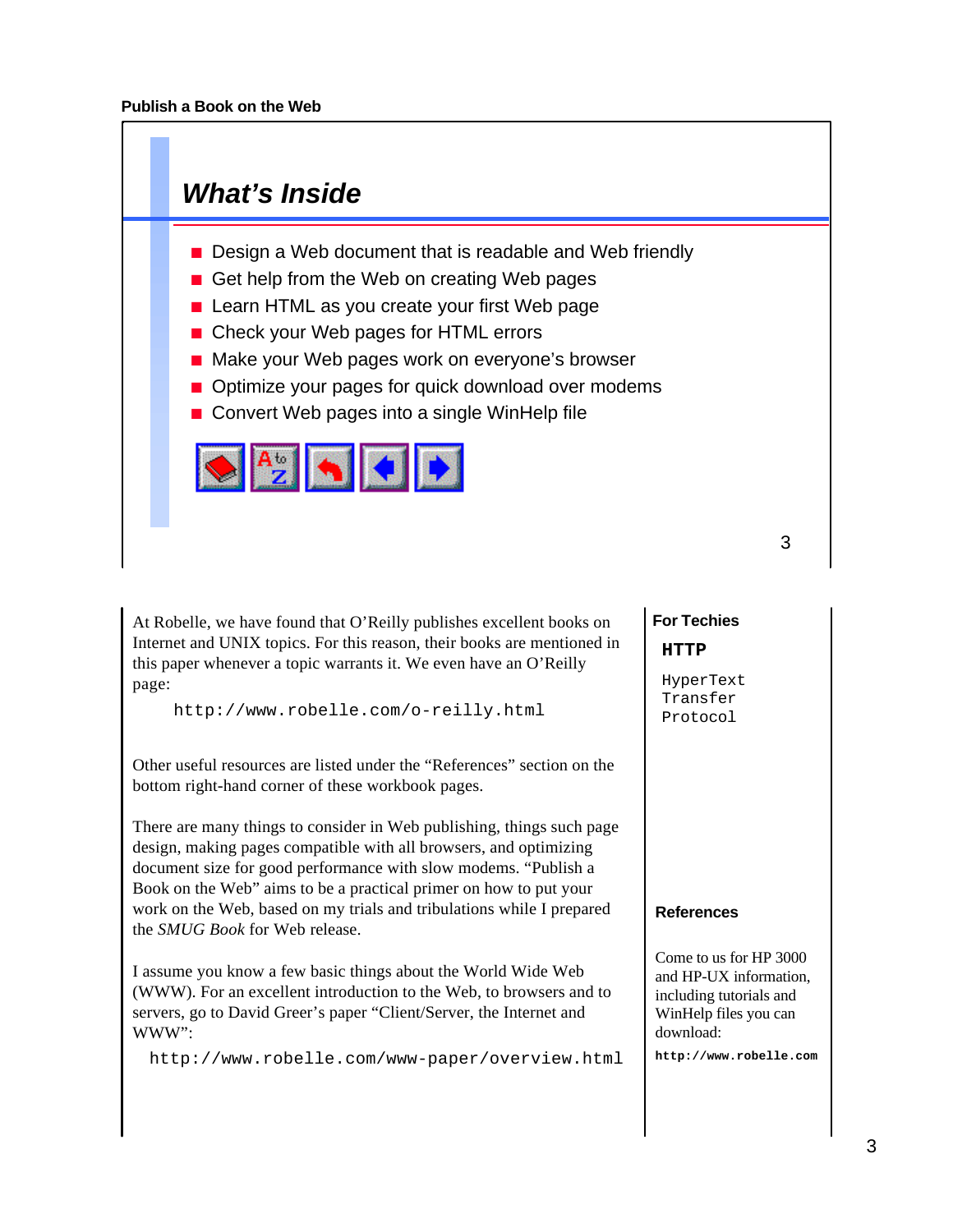

You experience Web pages through a browser such as Netscape or Mosaic. I don't think I have to explain how this works:

## **You click, therefore you exist!**

Different browsers may display the same page in different ways. There is even a non-graphical browser called Lynx for those users with only a terminal interface to the Web:

Tips for HP Users (p1 of 2)

#### **[Robelle]**

THE "SMUG" BOOK

Welcome to Robelle's tips for users of the HP 3000 and HP-UX, extended<br>for Windous and the Internet. You have three uays to view the SHUG book: through this Table of Contents, as an on-line alphabetical encyclopedia, or as a dounloadable 420 KB Mindows Help file.<br>Enjoy.------Bob Green, Editor Enjoy.

#### **Table of Contents**

- \* Preface: Hhy Is This Called the SHUG Book?<br>\* Preface: Hhy Is This Called the SHUG Book?<br>\* Chapter 1. PA-RISC Architecture from Heulett-Packard
- 
- \* Chapter 2. MPE Tips, Techniques, and Traps
- \* Chapter 3. Coping with UNIX
- \* Chapter 4. Microsoft Hindous Tips
- \* Chapter 5. Clearing Up Character Sets **\* Chapter 6. From Serial Cabling to Internet Surfing**<br>press space for next page --
- 

**Figure 1996** Figure 1, 1996 Inc., Product of the Right to follow a link; Left to go back.<br>H)elp O)ptions P)rint G)o H)ain screen Q)uit /=search [delete]=history list

#### **For Techies**

<title> and <h1> are HTML tags. Tags define how a page should appear logically, but not physically. The browser determines what physical fonts and colors are used, based on what is available on the client.

#### **References**



*HTML: The Definitive Guide.* April 1996. O'Reilly. "How to create beautiful, informative Web documents you'll be proud to display."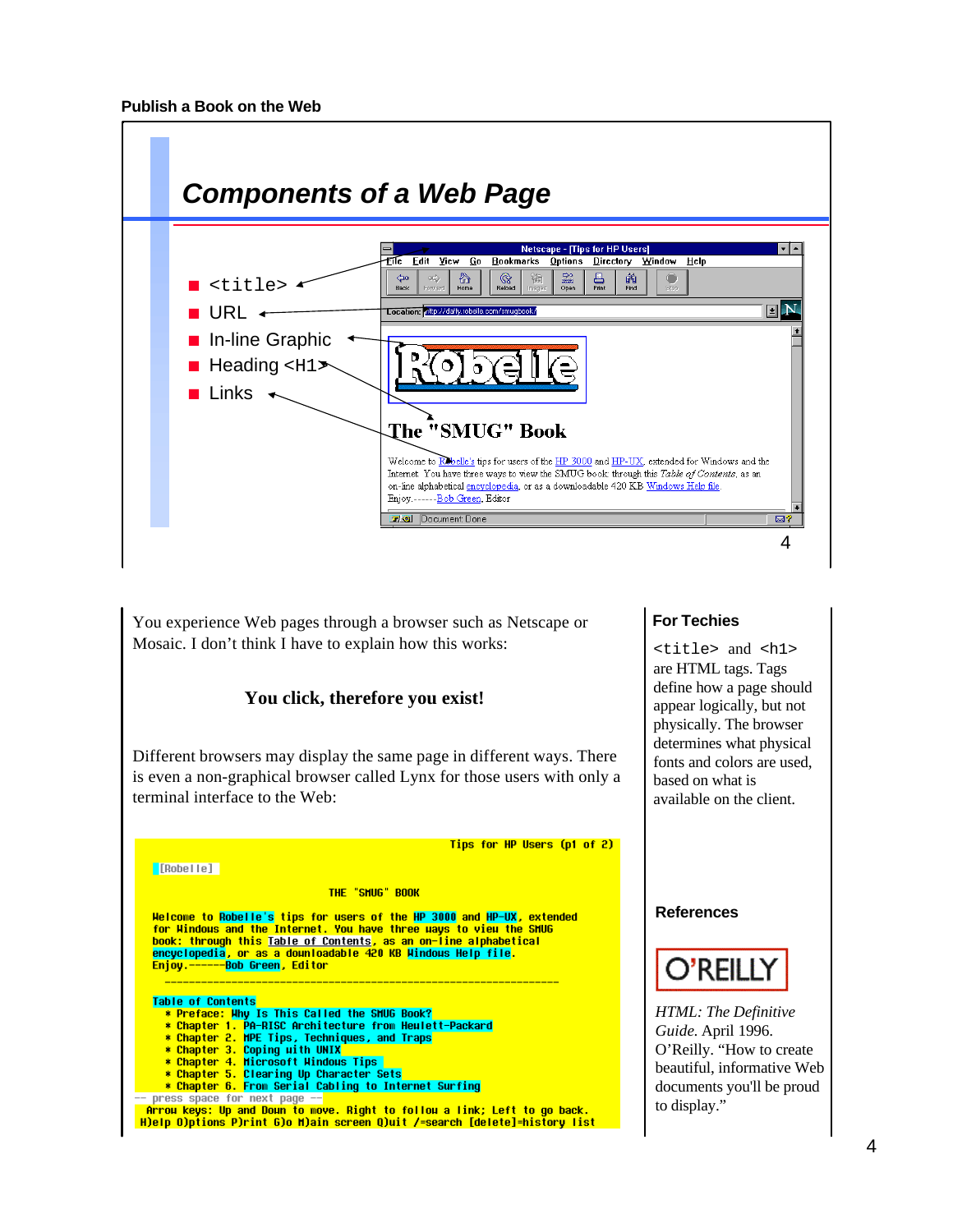

There are as many ways to edit HTML files as there are Web authors. At a recent meeting of 42 programmers, some were using HTML Assistant for Microsoft Word, some were using Qedit or vi to edit the HTML directly, and one was using HotMetal (a fancy WYSIWYG editor).

I use HTML Writer because it restricts me to HTML 2.0 (but still allows me to Underline). When I let HTML Writer insert the tags, I can be confident that my page will work on all browsers. I keep a copy of Netscape running (as well as one of Mosaic if I am experimenting with a new HTML tag), and switch back and forth between editor and browser every 10 minutes. I edit the page with HTML Writer, then do Save File, Alt-Tab to get to Netscape, and Alt-View-Reload to see the result. Although there does not seem to be any development happening for HTML Writer, it has only a couple of minor bugs, and the Help file is excellent. You can get it off the Net for free at

http://lal.cs.byu.edu/people/nosack/index.html

Also recommended by many people:

HTML Assistant for Word

Hot Dog Professional from Sausage Software

http://www.sausage.com (\$100 to register)

## **For Techies**

HTML tags come in pairs: <h3> above starts a level-3 heading which ends at  $\lt$ /h3>. A closing tag is usually the same as the opening, but with a slash "/" inserted. A few tags are unpaired: <p> paragraph,  $\langle$ br> line break, <hr> horizontal line.

#### **References**



Search for: html editors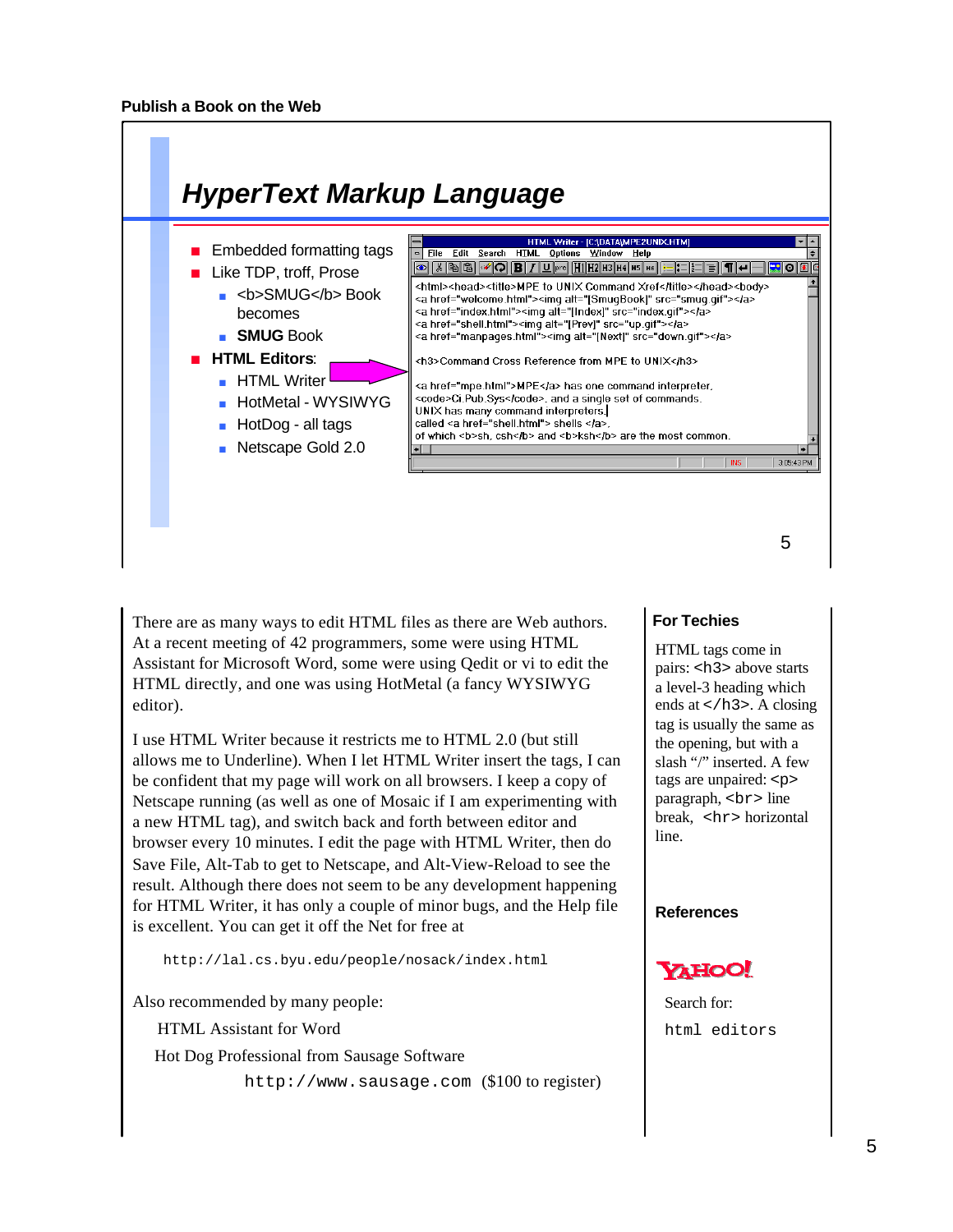

Users may not arrive at a page by the path you expect them to use. They may jump in from a search engine with no context and, as a result, their browser "Back" button will take them back to the search engine. Users also pass favorite sites around by e-mailing URLs (site addresses) and creating links. So, remember to always put keywords in the title, heading and first sentence, and link keywords to explanatory pages. You should also add navigating buttons on every page. Another version of this idea is described in the article "Web Design" in the March 1996 issue of *BYTE* Magazine:

"We map The Byte Site with a standard header made of a row of buttons that link to the site's main areas. Below that we include the page's title, preceded by an icon that matches one of the buttons. The row of buttons is a standard device that says 'You can go to these places.' The matching title adds an important fact that many sites omit. It says 'You'are here.'



#### **For Techies**

Location:

file://c|/

This is a URL to a file on the C drive of your PC. "|" is used instead of ":" and the UNIXstyle "/" is used to separate directories instead of the DOS-style  $``\n$ 

#### **References**



Search for: html bad style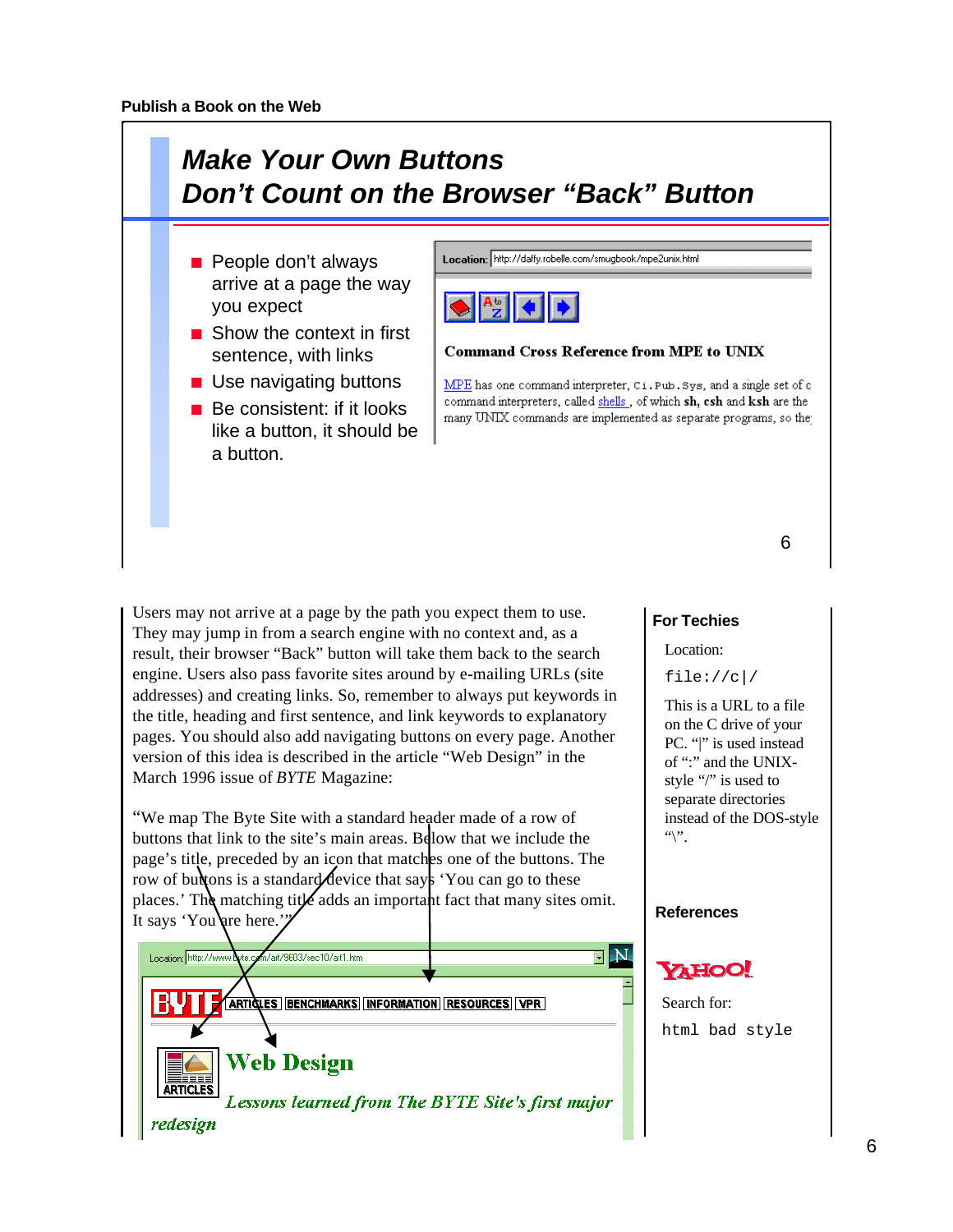

Any fancy effects that you use, especially if non-standard or brand new, should degrade gracefully. For example, if you specify the colors for your page, most older browsers will ignore the HTML tags if they can't figure out what to do with them. However, if you build your page around Tables, then you have written off all the Lynx and Mosaic 1.x users. They may be a small group, but they still exist. Remember, some of the people who use Lynx do so because they are blind and need the non-graphical interface to access the information.

Do you turn off the Toolbar and Location windows of your browser to give yourself a bigger page window? Do you then design helpful frames with graphic logos in them to fit exactly within that page area? Very clever. What happens when an ordinary Netscape user who has the Toolbar and Location windows enabled accesses your site? This user gets scroll bars on the frames containing your slightly too large logos. The Web pages designed by people with 21" monitors are even worse! Probably there are Netscape HTML options to scale the graphics to fit in the client frame, but you get the idea. *Using advanced formatting options well is not as simple as it looks***.**

Before you design, think about how your page will look on different monitors. Exotic wallpaper and font colors are dangerous. On many screens, such as my laptop, you lose contrast and can't read the text.

## **For Techies**

HTML list tags are frustrating. They aren't flexible enough to do exactly what you want, which is often a table or a spreadsheet. Before you post a tricky list putting <dt> tags inside <menu> tags, check it with Weblint.

#### **References**



Search for: browsers, html checkers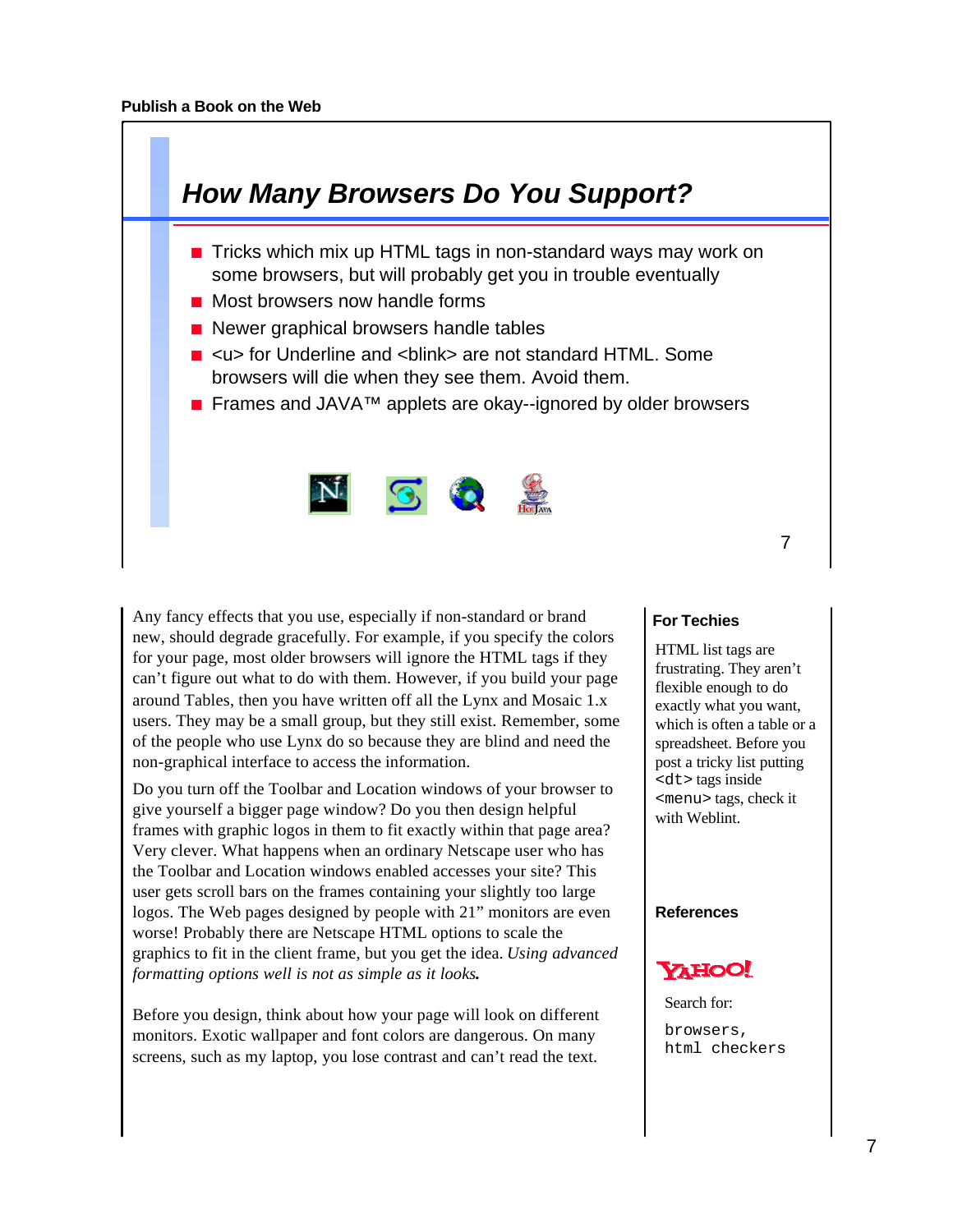|            |                              |          |                                                                                                                             | <b>Getting Text to Line Up in Columns</b>                                                                                                                                                                             |
|------------|------------------------------|----------|-----------------------------------------------------------------------------------------------------------------------------|-----------------------------------------------------------------------------------------------------------------------------------------------------------------------------------------------------------------------|
|            |                              |          |                                                                                                                             |                                                                                                                                                                                                                       |
|            |                              |          |                                                                                                                             | ■ Tables are one option, but <pre> is a portable alternative</pre>                                                                                                                                                    |
|            |                              |          |                                                                                                                             |                                                                                                                                                                                                                       |
|            |                              |          |                                                                                                                             | And & And Sp; is not an option (non-blank space)                                                                                                                                                                      |
|            |                              |          |                                                                                                                             |                                                                                                                                                                                                                       |
|            | keys that it modifies.       |          |                                                                                                                             | another key. For example, Bell is value 7, Control plus G, often shown in documents as ^G.<br>Notice that 7 is 64 less than the value of G (71); the Control key subtracts 64 from the value of the<br>Control Action |
| NHT.       | $\mathbf{0}$                 | $\Omega$ | O ^R                                                                                                                        | Oct Dec Hex Control-kev<br>Null character                                                                                                                                                                             |
|            | SOH                          |          | $1 \quad 1 \quad 1 \quad \Lambda$                                                                                           | Start of heading, = console interrupt                                                                                                                                                                                 |
|            | STX                          |          | $2 \t2 \t2 \tAB$                                                                                                            | Start of text, maintenance mode on HP console                                                                                                                                                                         |
|            | <b>ETX</b>                   |          | $3 \t3 \t3 \t4 C$                                                                                                           | End of text                                                                                                                                                                                                           |
|            | EOT $4$ $4$ $4$ $4$ $\sim$ D |          |                                                                                                                             | End of transmission, not the same as ETB                                                                                                                                                                              |
|            | ENO                          |          | $\begin{array}{ccccccccc}5 & & 5 & & 5 & & ^{\wedge}\mathbf{E} & & \\6 & & 6 & & 6 & & ^{\wedge}\mathbf{F} & & \end{array}$ | Enquiry, goes with ACK; old HP flow control                                                                                                                                                                           |
| ACK.       |                              |          |                                                                                                                             | Acknowledge, clears ENQ logon hang                                                                                                                                                                                    |
| <b>BEL</b> | 7.                           |          | $7 - 4G$                                                                                                                    | Bell, rings the bell                                                                                                                                                                                                  |
|            |                              |          |                                                                                                                             |                                                                                                                                                                                                                       |
|            |                              |          |                                                                                                                             |                                                                                                                                                                                                                       |

Instead of using Tables, I use the <pre> tag to define an area of ASCII-formatted text (you can use Tab and Return and Space to make the "table" look whichever way you like, but I have converted most of my Tab characters into Spaces, in order to make my pages easier to convert to other formats, such as WinHelp).

```
<pre>
```

|                  |                                  |                         |                   |                  | Oct Dec Hex Control-key <b>Control </b> |
|------------------|----------------------------------|-------------------------|-------------------|------------------|-----------------------------------------|
| NUL 0 0          |                                  |                         | $0 \wedge \varpi$ | Null character   |                                         |
| SOH              |                                  | $1 \t1 \t\lambda$       |                   | Start of heading |                                         |
| STX              |                                  | 2 2 2 $^{4}$ B          |                   | Start of text    |                                         |
| ETX              |                                  | 3 3 3 $\sim$ 2          |                   | End of text      |                                         |
| EOT              | $4 \quad 4 \quad 4 \quad \sim D$ |                         |                   |                  | End of transmission                     |
| ENQ 5 5 5 ^E     |                                  |                         |                   |                  | Enquiry, goes with ACK                  |
| ACK              |                                  | 6 6                     | $6 \gamma$ F      |                  | Acknowledge, clears ENQ                 |
| BEL              |                                  | $7 \t 7 \t 7 \t \sim G$ |                   |                  | Bell, rings the bell                    |
| $2$ / nra $\sim$ |                                  |                         |                   |                  |                                         |

</pre>

The Non-Blank Space ( $\$ ; ) in HTML is intended only to bind two words together into a single symbol that should not be broken apart at the end of the line. For example: Smug Book. Using several of them in a row is not defined in HTML as a way of spacing out text. It may work in the odd browser, but fails in most.

#### **For Techies**

How do you print an **&** character on a Web page, or a **<** character, or a **>** character? These are used to start tags.

Use a name for the character:  $\&$ amp; for  $\&$ ,  $<$  **klt**; for  $<$  and  $<$  **gt**; for  $>$ . Note that these names are case sensitive and must end with a semicolon.

#### **References**

The *Smug Book* page on the ISO Latin characters used by the Web has several useful links.

http://www.robelle. com/smugbook/isolat in.html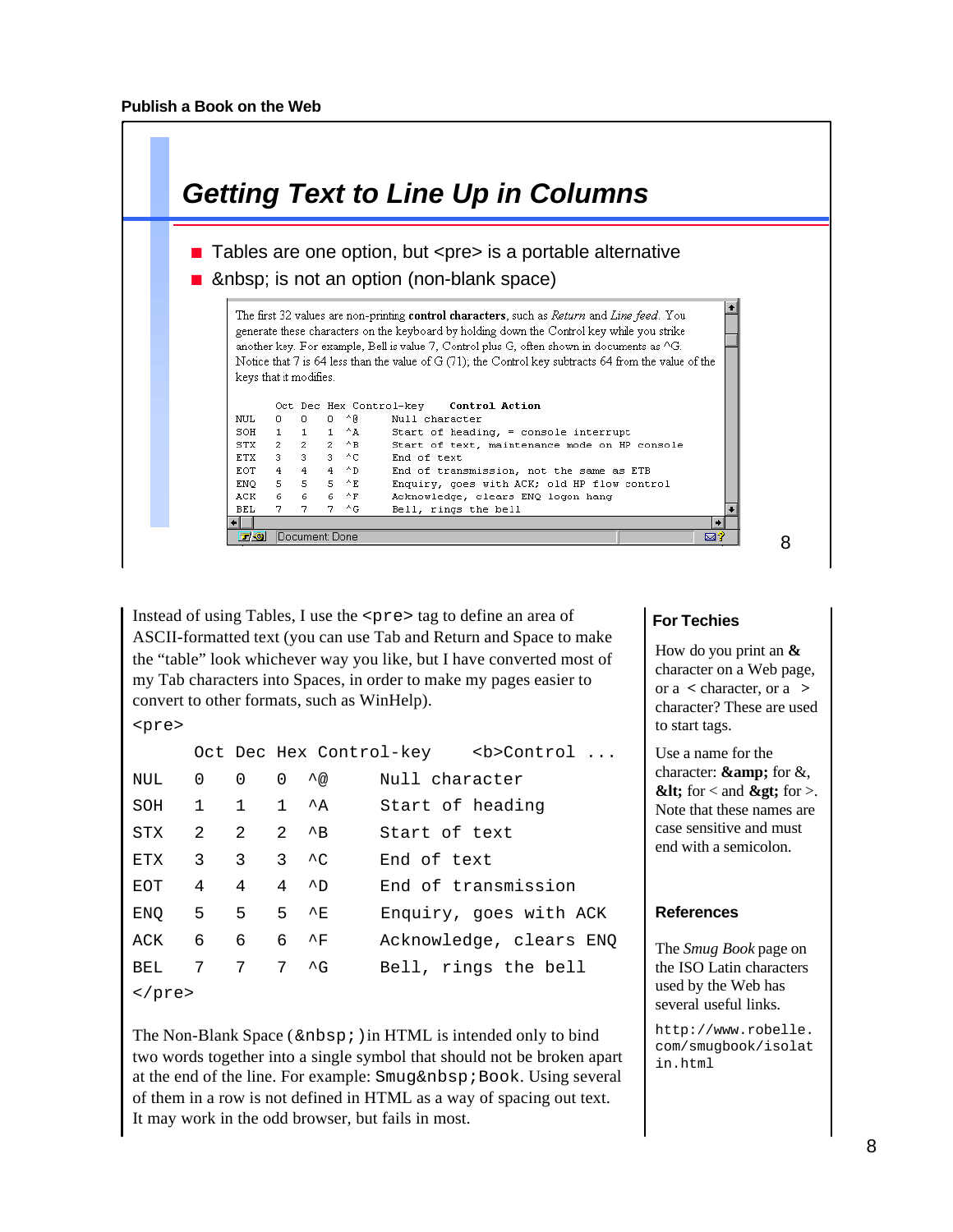| Use Web Resources to Expand Your Scope                                                                                                                                                                                                                                                                                                                                                                                                                                                                                                                                                                                                                                   |   |
|--------------------------------------------------------------------------------------------------------------------------------------------------------------------------------------------------------------------------------------------------------------------------------------------------------------------------------------------------------------------------------------------------------------------------------------------------------------------------------------------------------------------------------------------------------------------------------------------------------------------------------------------------------------------------|---|
| • Provide background by linking to tutorials and white-papers<br>Create dynamic footnotes by linking to reference sources                                                                                                                                                                                                                                                                                                                                                                                                                                                                                                                                                |   |
| $\left\  \bigotimes \left\  \begin{matrix} A_{\omega} \cr Z \end{matrix} \right\  \left\  \bigotimes \right\  \bigotimes$<br>Three-Letter Acronyms (aka TLA)<br>If you can't find it here, visit the World Wide Web Acronym Server. Or take a look at the Byte<br>magazine awards for the twenty worst acronyms in the September, 1995 issue.<br><b>General Computer Acronyms</b><br>• $ANSI = American National Standards Institute$<br>$\bullet$ BLOB = Binary Large Object<br>• $CISC = Complex Instruction Set Computer, such as VAX or original HP 3000$<br>• $CRT =$ Cathode Ray Tube, generally any display terminal<br>Document: Done<br>$\overline{1}$ ol<br>⊠? |   |
|                                                                                                                                                                                                                                                                                                                                                                                                                                                                                                                                                                                                                                                                          | 9 |

In most documents you must aim at a specific audience such as "experienced HP users." In a Web book you can make the material useful to a much wider audience by linking to other sites. If you assume that the user knows how HP VUE works, highlight *HP VUE* and link to an HP VUE tutorial page (there is one). If you can give an overview of TCP/IP, link to a site that explains it in much greater detail. The options are unlimited.

```
<h3>Three-Letter Acronyms (aka TLA)</h3>
If you can't find it here, visit the <a href=
"http://curia.ucc.ie/info/net/acronyms/acro.html">
World Wide Web Acronym Server</a>. Or take a look at
the <i>Byte</i> magazine awards for the <a href=
"http://www.byte.com/art/9509/sec7/art18.htm">
twenty worst acronyms</a> in the September, 1995
issue.
<a name="general"><h4>General Computer
Acronyms</h4></a>
```
<menu>

```
<li><b>ANSI</b> = American National Standards Inst.
<li><b>BLOB</b> = Binary Large Object
```

```
<li><b>CISC</b> = Complex Instruction Set Computer,
<i>such as VAX or original HP 3000</i>
```
#### **For Techies**

Collect feedback from your readers by including an e-mail button:

```
<a href=
"mailto:bob@gizmo
.com">
<img alt=
"[mail]" src=
"mail.gif">
</a>
```


#### **References**

We have an exhaustive list of HP 3000-related Web sites, leading to many resources:

```
http://www.robelle.
com/hp3000.html
```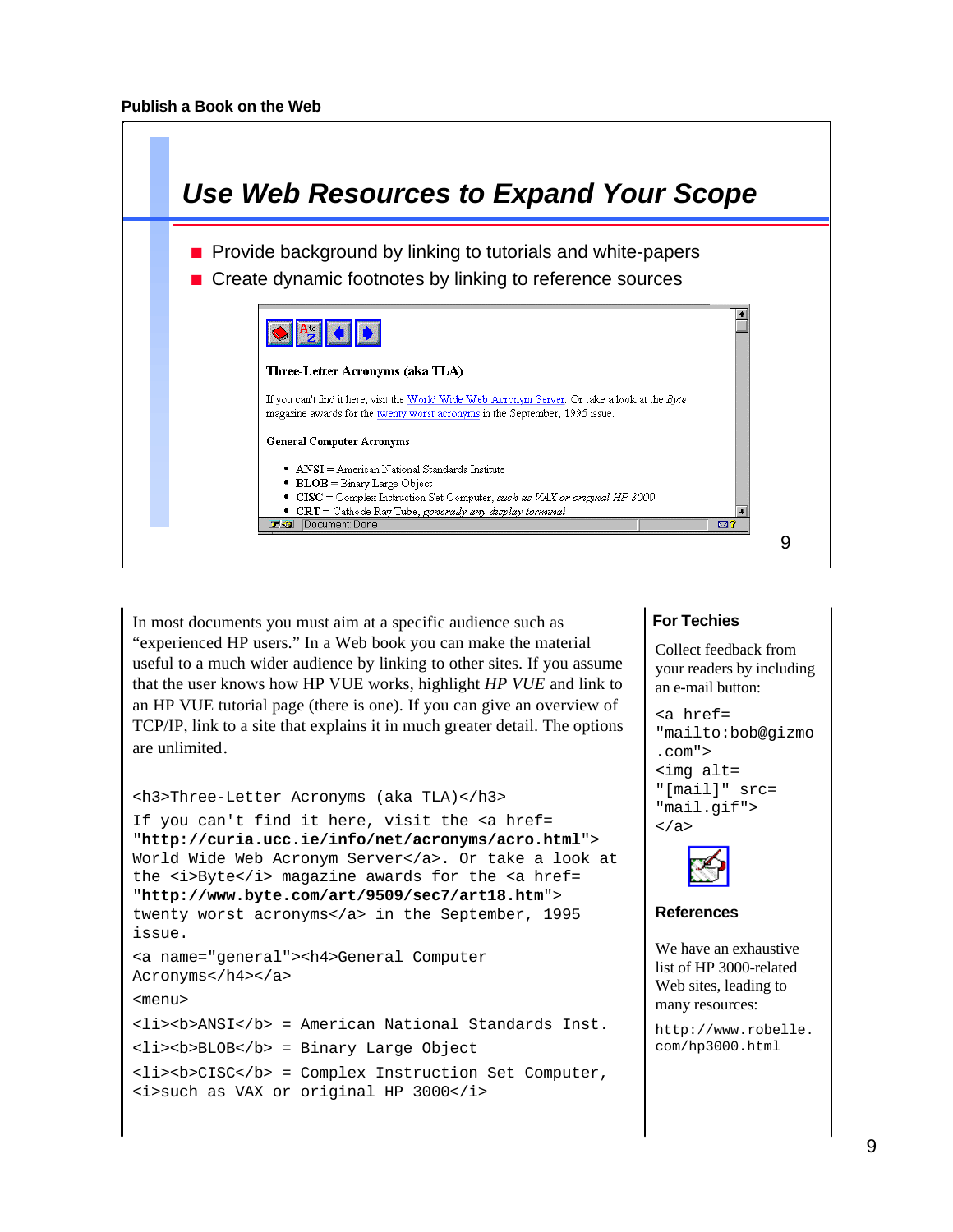

Weblint is a tool to check one or more Web pages and find violations of the HTML standard. You can pick it up off the Net at:

http://www.khoros.unm.edu/staff/neilb/weblint.html

There are also Web sites that will run Weblint against your pages, in addition to other sites that provide their own HTML Validation Service:

```
 http://www.unipress.com/weblint/
 http://www.webtechs.com/html-val-svc/
```
Weblint is written as a Perl script, which means you must have a copy of Perl on your system. Although Perl is a UNIX tool, there are versions of it for other platforms including Windows NT.

The name Perl stands for "Practical Extraction and Reporting Language." It is an interpretive language that bridges the gap between shell programming and C programming. Perl is often used to automate system management tasks. Perl is catching on because it is a single consistent tool that works the same way on all platforms (and all flavors of UNIX). It does everything that Sed and Awk do, but you don't have to worry about the variations from vendor to vendor. And, because it's a single tool instead of a dozen slightly inconsistent piped tools, the coded solutions in Perl are easier to understand and run more efficiently.

## **For Techies**

Other uses for Perl:

- pre-process Web pages to automate a consistent style
- process Web forms and return results to users
- combine many Web pages into a single HTML document
- search databases and return matches

#### **References**



Wall and Schartz. *Programming Perl.* 1st Ed. January 1991. \$29.95. "Authoritative guide to the hottest new UNIX utility in years, co-authored by its creator, Larry Wall."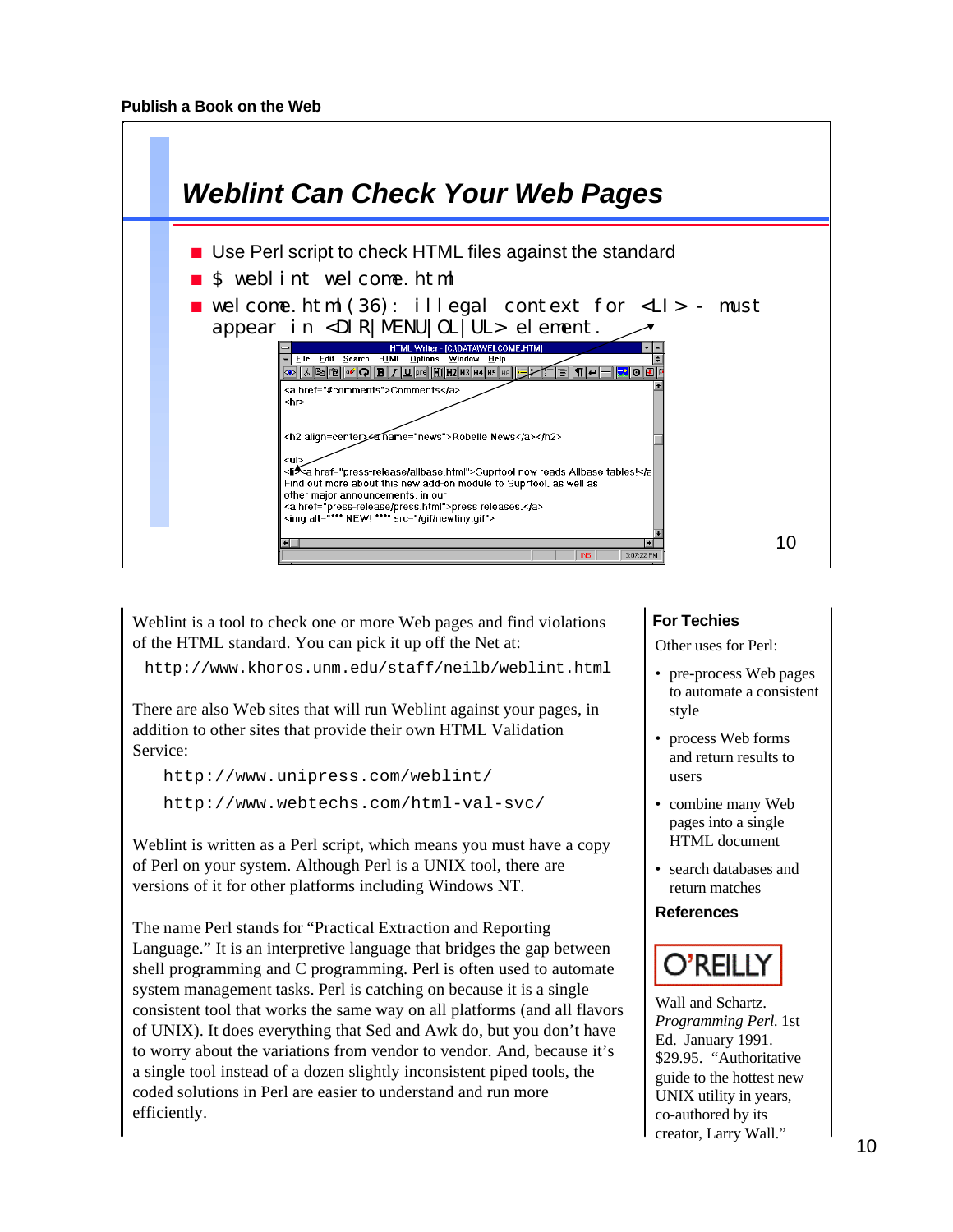

When publishing a long document on the Web, you must think about breaking it into smaller pages. One to 10 kilobytes (KB) is a good size. One Web page should be about the equivalent of one to three paper pages. Once you've sorted out your page size, you must then take care with the size of your graphics.

The http://www.itg.net page shown above has a 93KB file hand.gif, and a small background file tile.gif. But it has no text or any links to any other information!

Small GIF or JPEG files of a few hundred bytes load quickly and once cached by your browser, reload instantly. The icon GIF files in the *SMUG Book* are about 200 bytes each. To copy a GIF from a Web site, look in the HTML source to find the name, then Go To that name combined with the site URL. Use Save As to save the image on your PC. In Netscape 2.0 you can use View-Document Info to find out the URLs of the images and their size and format.

If you have a very large graphic that might be of interest, you can always put a small "thumbnail" copy of it on your page and link it to the big file. Then if the user wants to see the graphic, he or she can click on the thumbnail link.

These Web sites have useful icons and graphics for your Web pages:

http://www.sct.gu.edu.au/~anthony/icons/ http://www2.ncsu.edu/bae/people/faculty/walker/ hotlist/icons.html

#### **For Techies**

```
<body
background=
./tile.gif>
<center>
<img width=472
height=573
src=
./hand.gif>
</center>
</body>
```
#### **References**



*Designing for the Web, Getting Started in a New Medium.* April 1996. O'Reilly. "Incorporating images into Web pages, resolution and improving efficiency, different browsers and platforms."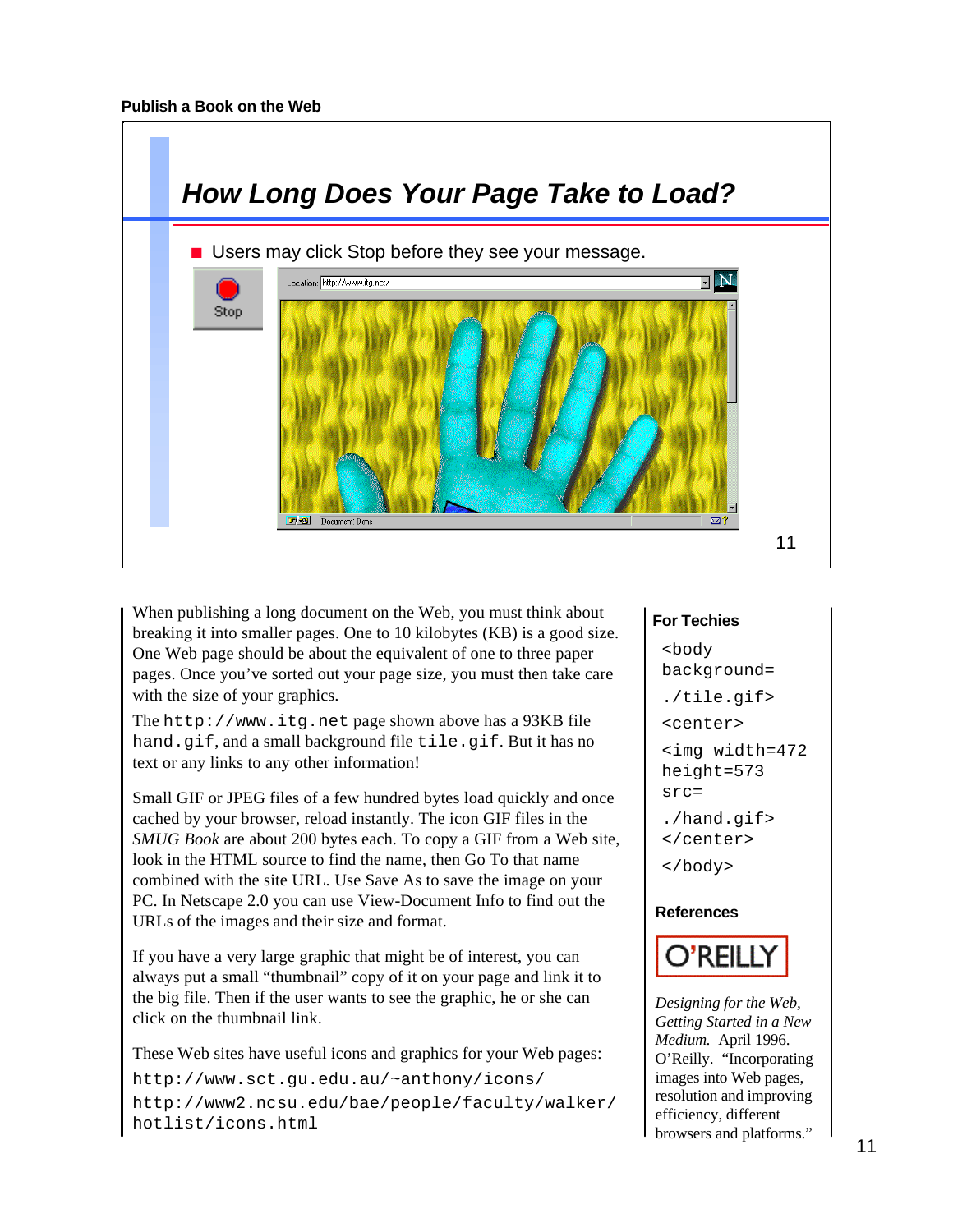

You can reduce the size of the in-line graphic images on your Web pages significantly with a tool such as Graphic Work Shop (GWS) for Windows. Demos are available on the Net at:

http://emoryj.jpl.nasa.gov/ftp/alchemy

In this example, the original JPEG file used 13KB.

• I cropped the emblem out as a 56x56 file, reducing the size to 1,174 bytes.

• I scaled this back further to 32x32 pixels, which dropped the file size to 892 bytes.

• When I converted to GIF format, then reduced the color palette from 256 to 16 colors, I reduced the file again to 743 bytes. (Note: GWS often aborts when reducing the color palette. I convert to GIF first, then disable the "Quantize 15 bits" option to get it to work!)

• A person who really knew something about graphics and drawing programs could probably produce the same graphic in 200 bytes.

Most Web browsers can handle graphic files in the GIF and JPEG format, although some will accept other formats as well. GIF is the most commonly used, but JPEG often produces a more compact file for the same image. On DOS, JPEG files must have the .JPG extension. On UNIX, the extension can be either .JPG or .JPEG, either upper or lower case.

#### **For Techies**

Besides Graphic Work Shop, other useful graphics tools that you can probably find on the Net include Lview, NeoPaint, and IconWorks. Microsoft Paintbrush is useful for fixing up your pixels.

**References**



Search for: software graphics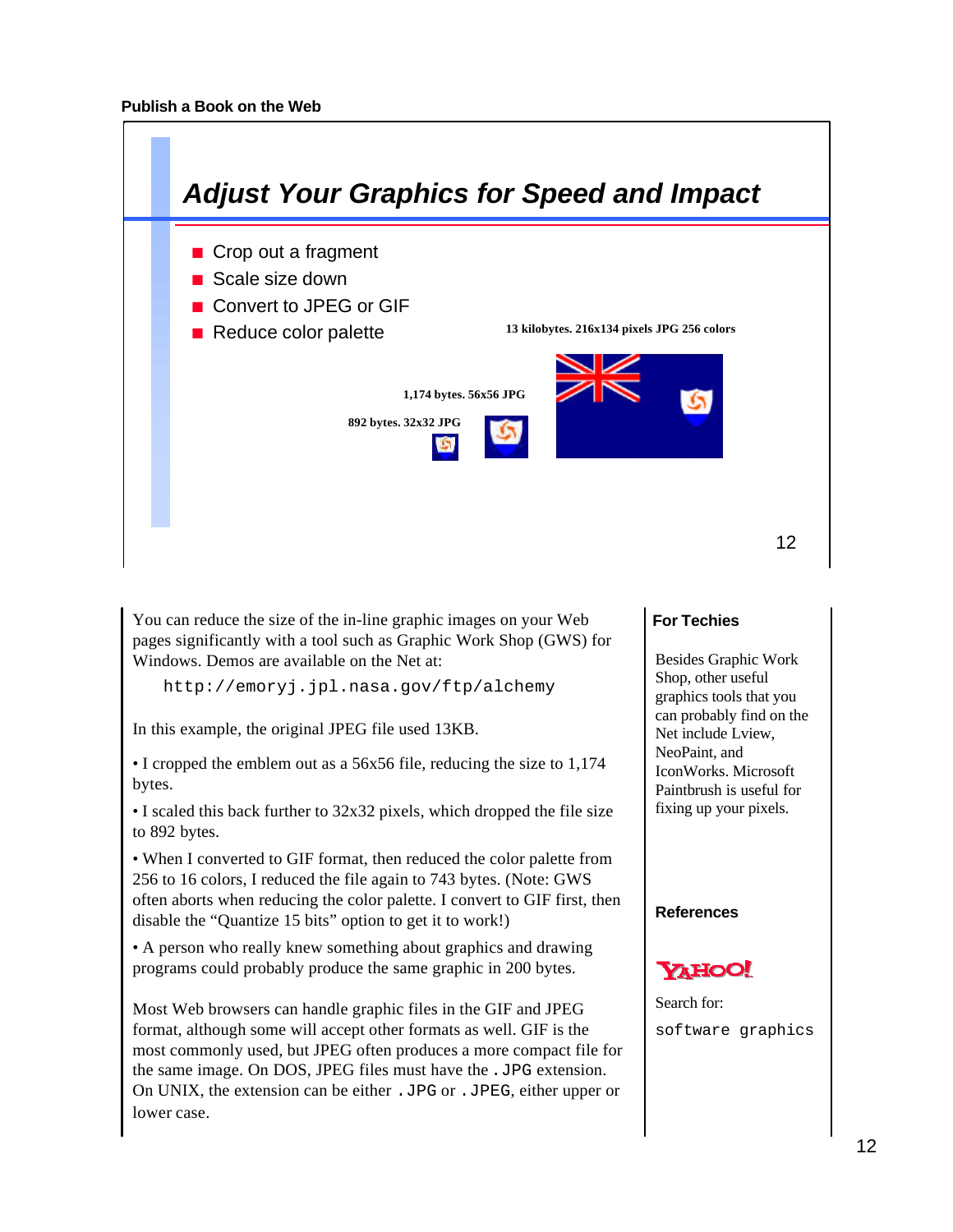

Users with a slow modem connection to the Internet often disable autoload for graphical files in their browser. This makes getting to the links in the page much faster. Hopefully the user can still figure out what the links mean without the graphical images.

HTML has an option in the  $\langle \text{img} \rangle$  tag for this purpose:  $\text{alt} =$ . When the graphic is not available, the browser shows the  $alt = text$  instead. This eliminates the need for redundant text links after the graphic links. The page shown above has this HTML code for the first graphic image:

```
 <IMG SRC="suinfoba.gif" ALT="Support Information">
```
Of course this AST Support page would work better if the  $alt = tag$ said "AST Support Information" so you would know the company name without the company logo.

For optional "mood" graphics which do not carry specific information, you should put alt="" to stop some browsers from getting upset about this missing graphic.

The alt = tag is also very helpful to non-graphical browsers like Lynx. Because they cannot display the graphical image anyway, it gives them an alternative to display, such as [news] or [search], and eliminates the need for a text-only version of the site.

## **For Techies**

The page on this slide centers the graphics with the <center> and </center> tags around each <img> tag or pair of <img> tags. The dividing line is done with <hr>. Graphics links use <img> within <a> anchor: <A HREF= "faq.htm"> <IMG SRC="faq.gif"  $ALT$ = " $FAQ$ "></ $A$ >

## **References**

If you prefer the pocket encyclopedia view of the *SMUG Book,* create a bookmark for

http://www.robelle. com/smugbook/index. html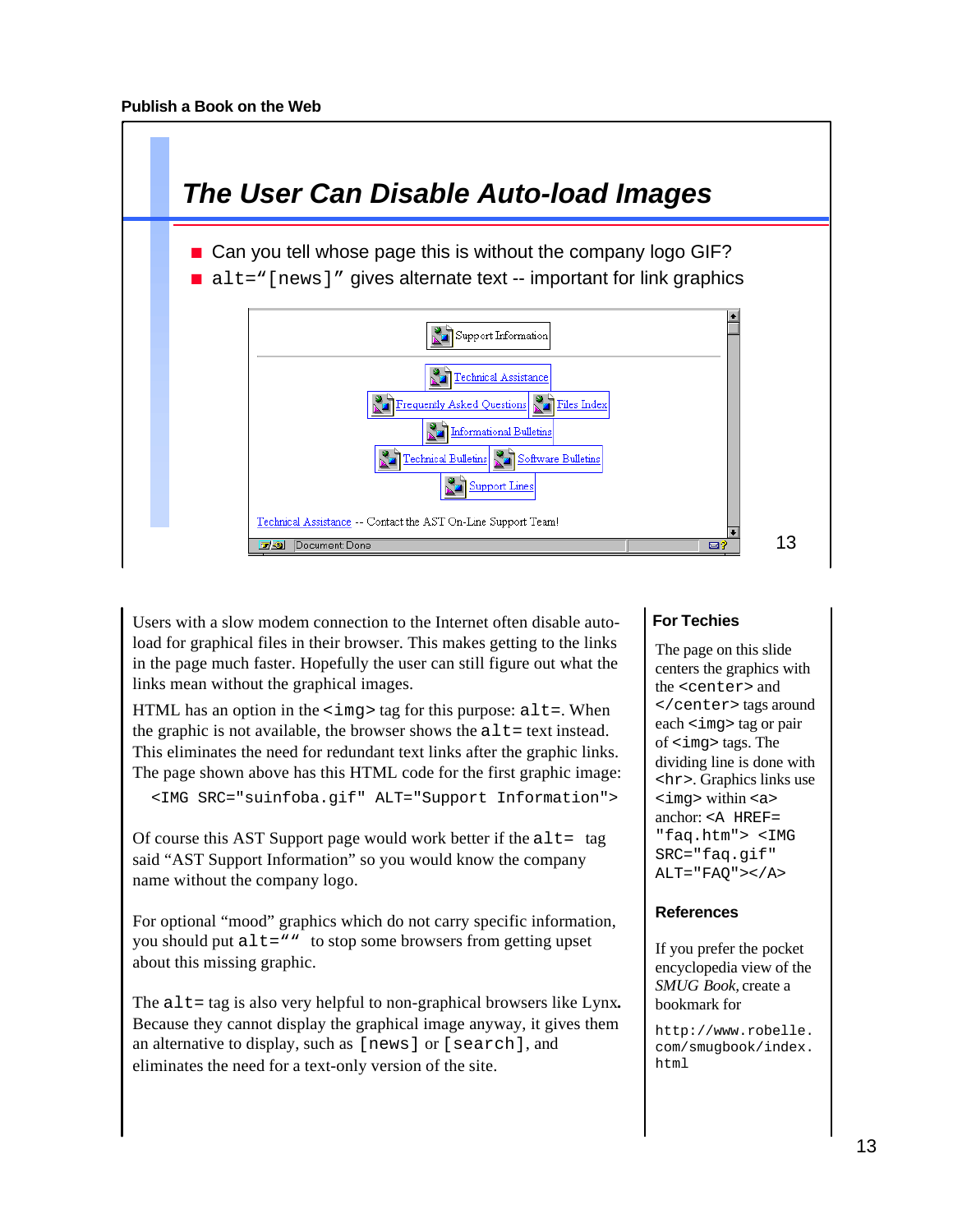

An *image map* is a graphical element on a Web page that contains hotspot links hidden within it. Where you go depends upon what area of the image you click on. One problem with the image map on your page is that your user loses interactive feedback. When you move the mouse over a regular graphical link, the browser shows you the URL of the link (unless you are using JAVA to scroll irritating text through the status window at the bottom of the page). When you move the mouse around over an image map, all you get for feedback in the status area are the current coordinates of the mouse.

I do not use image maps but many sites do. However, the best sites also provide a list of text links below the image map for those users who have disabled auto-load of graphics.

Preparing an image map for inclusion on a Web page can be a daunting task. You have to select areas of the image and use the coordinates to specify a hypertext link. This can be very tedious. The Map This! freeware program from Molly Penguin Software is recommended by many people, but I haven't tried it:

http://galadriel.ecaetc.ohio-state.edu/tc/mt/

#### **For Techies**

#### HTML for a Map:

<a href= "http://www.xyz .com/bin/top">

<img src= "top.gif" alt="Menu" ismap>

</a>

#### **References**



Search for: image maps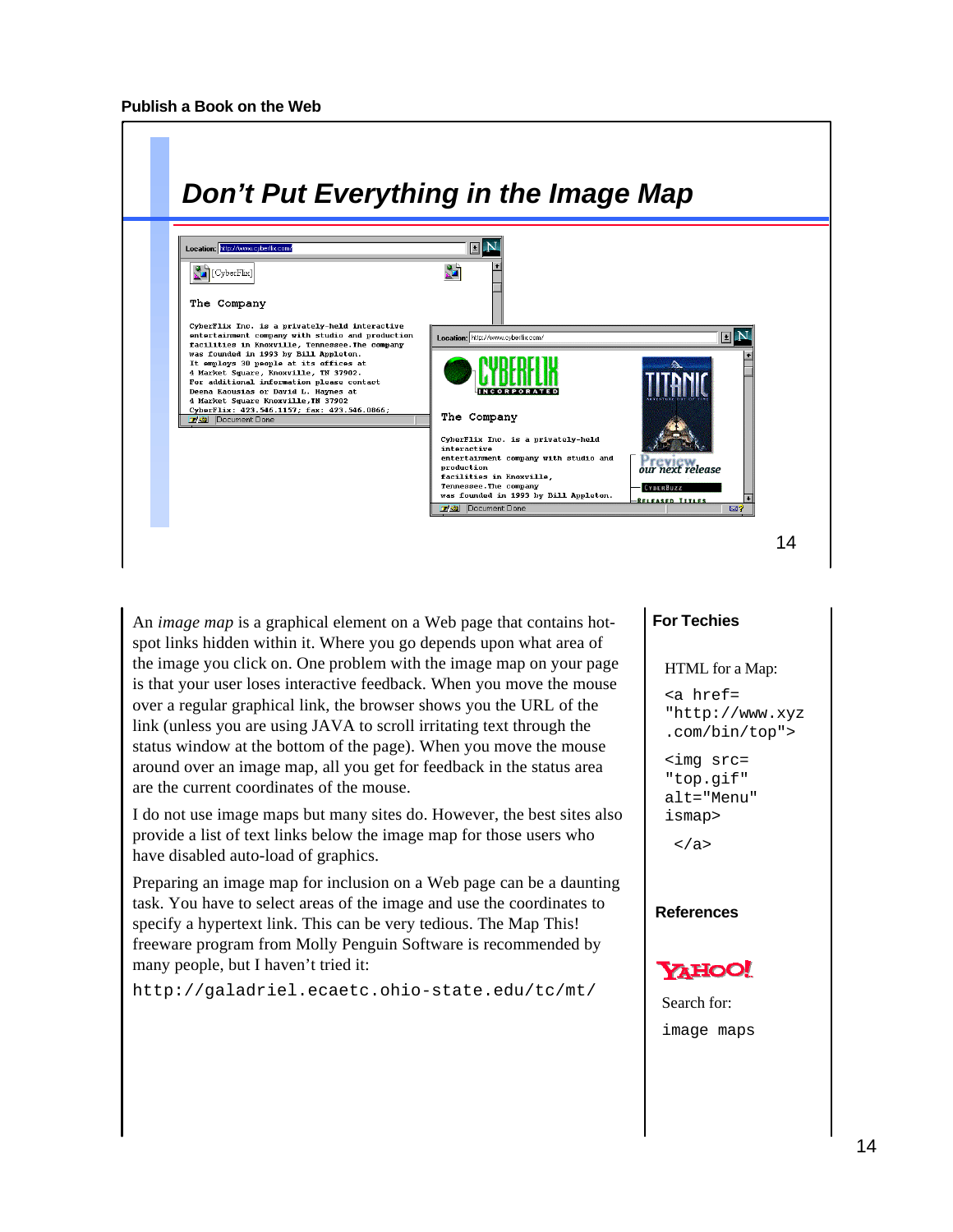

You should create a new directory for your book in the directory for your Web site, such as /usr/local/WWW/smugbook. Put all the HTML and graphics files in it; your book's address will be http://www.xxx.com/smugbook. To copy Web pages from a PC to the server, you can use FTP (File Transfer Protocol) or the file transfer in Reflection's terminal emulator. You must transfer HTML text files in ASCII mode and graphic GIF/JPG files in Binary mode (aka IMAGE mode in FTP). The Reflection FTP client works very well, or you can download a Windows FTP client from the Net. I have used CuteFTP and WS\_FTP with success. Try the Windows 95 site or Ultimate Winsocks site:

http://www.windows95.com

http://www.tucows.com

DOS and UNIX use different file extensions. DOS uses .HTM and .JPG, while UNIX prefers.html and .jpeg. Most browsers seem to recognize UNIX files with the DOS extensions, but it is tidier to follow the UNIX conventions. Here is a shell command from the *UNIX Power Tools* book to rename from .htm to .html after you have transferred your files:

 $\text{3ls } -d * .$ htm | sed 's/\(.\*\)\.htm\$/mv & \1.html' | sh

Unfortunately, when I copied back to my PC using Win95 Reflection, it retained the UNIX names in the long-filename directory and created names like welcom~1.htm for DOS, making all my intra-book links useless and making it difficult to run any 16-bit tools on the collection of Web pages as a whole. So perhaps the DOS extensions are better!

#### **For Techies**

To install your own home page on a system running a Web server, create the public\_html directory in your home directory. Now copy your Web page file to welcome.html in that directory. If *bob* is your username at *x.com*, your URL will be:

http://www.x.com/~bob

#### **References**



*UNIX Power Tools.* March 1993. O'Reilly. CD-ROM included. "Tips, tricks, concepts, and freeware." Best book for learning shell spells.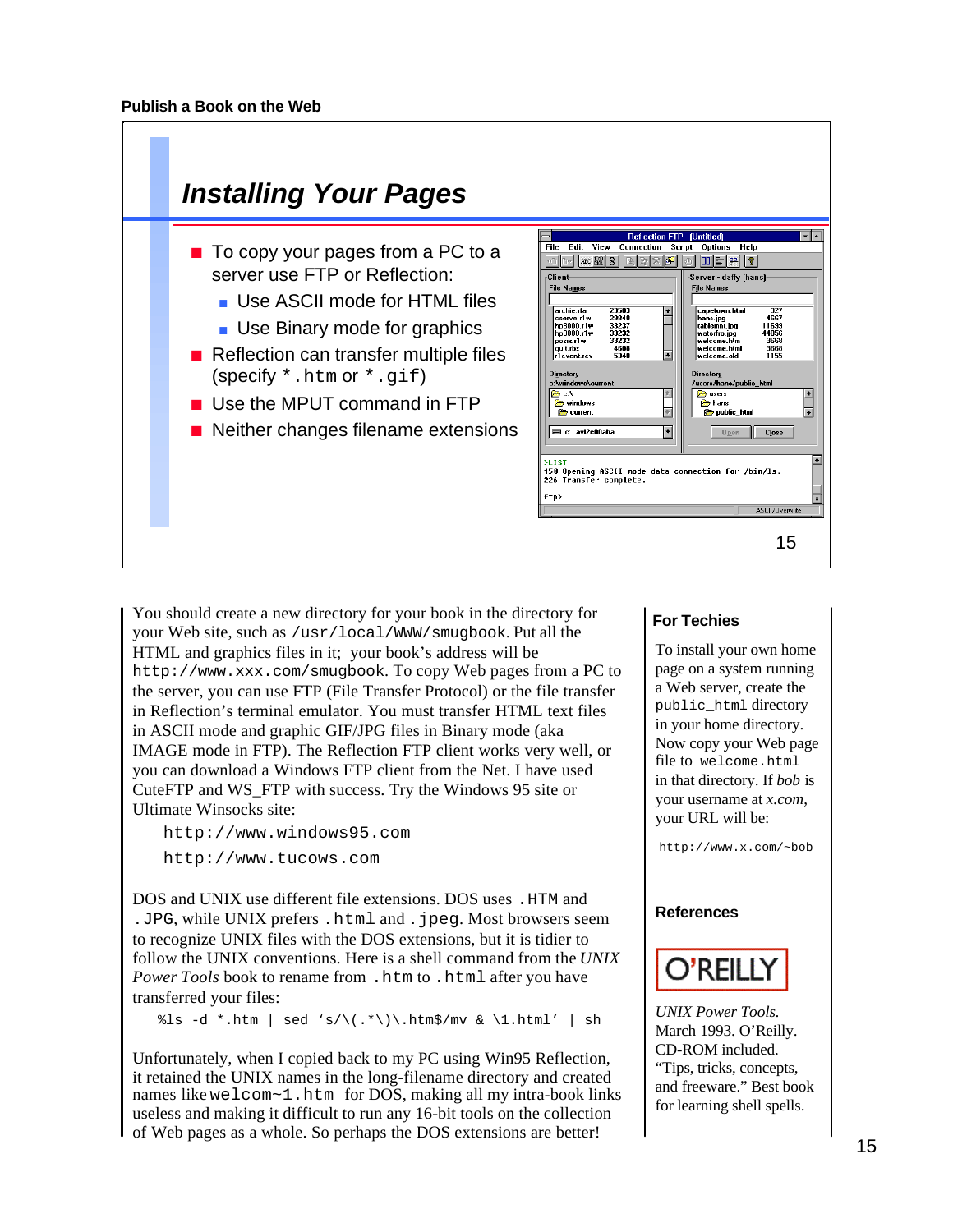

For most users, the Internet is not fast enough or convenient enough for information that they access often. When they find a Web reference that would be useful every day, they want a copy of their own: either a printed copy or a local copy on their PC. They could save or print every page individually, but what they really want is a single file they can download.

We chose the WinHelp format for the *SMUG Book*. This maintains most of the web-like qualities of the pages, such as links and fonts and graphics, but now combines them into a single file. We found HTMhelp from HyperAct to convert a group of related Web pages into a single WinHelp file. Point HTMhelp at the starting point (welcome.html) of the book, provide a name and title for the WinHelp file, and click Convert. It finds all the linked pages on the local system, as well as the graphics files, and merges them together, going through an RTF file to a WinHelp file:

http://www.hyperact.com/hcata11.html

HyperAct has another product, WWHelp**,** which works with HTMhelp to make the external Web links in your WinHelp file alive. When you click on an external link, it activates your browser and passes the URL to it for retrieval. Without WWHelp, clicking on an external link causes a message window to pop up showing the URL. A third HyperAct product, HLPDK allows us to convert the WinHelp file into an RTF file for MS Word, so that we can print the *SMUG Book* too. To turn the WinHelp file into an auto-install file, we used Setup Pro from Eschalon Development: http://www.eschalon.com/

## **For Techies**

When you create many inter-linked Web pages, use relative links, not absolute.  $\leq a$  href= "unix.html"> works when you move the files around, while  $\leq a$  href= "http://www.robelle .com/smugbook/unix. html"> does not. If you put all the files in the same directory, it is also easier to convert to WinHelp.

**References**

# **YAHOO!**

Search for: html converters